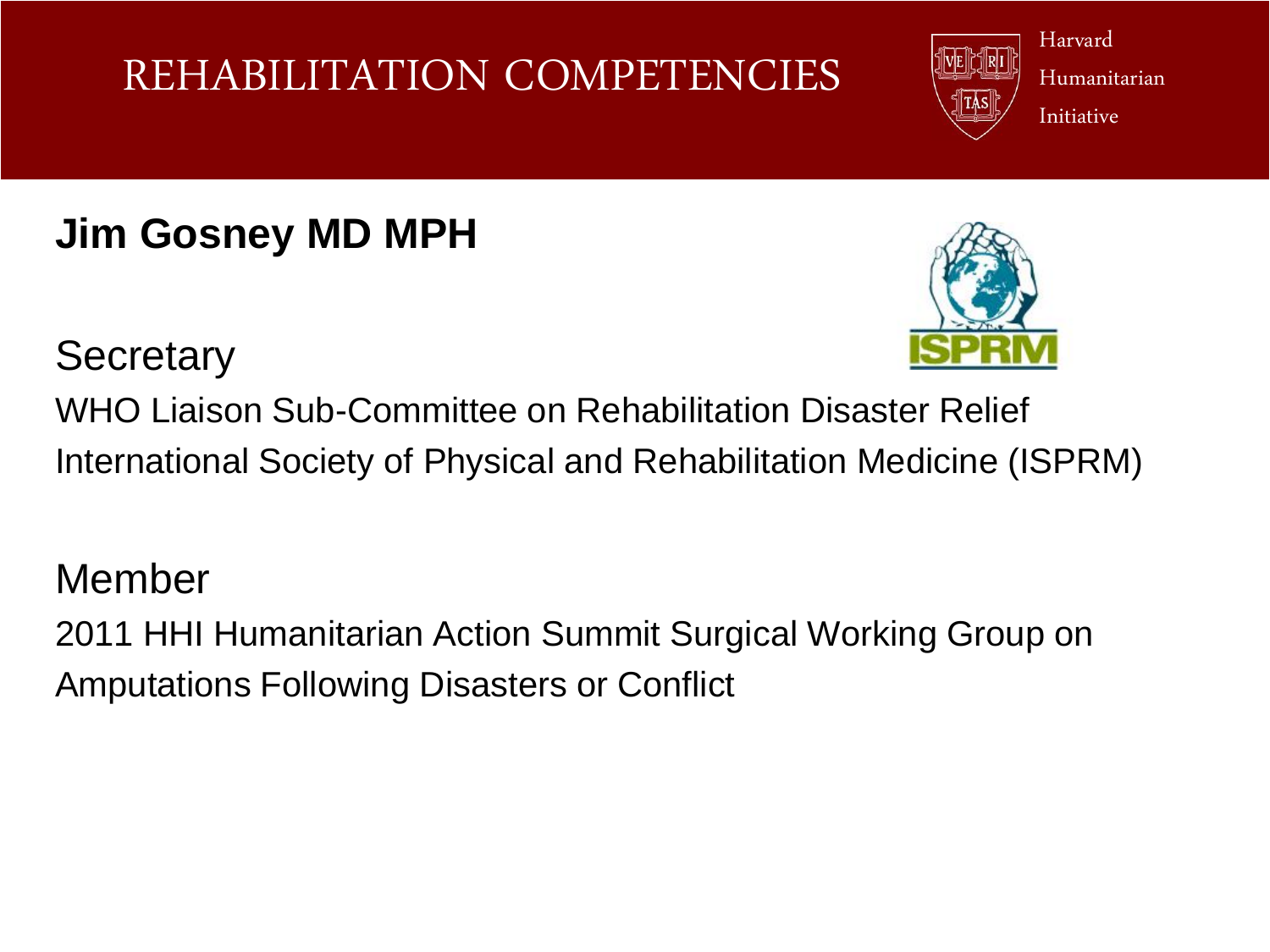

Harvard Humanitarian Initiative

*...'Many military and humanitarian groups left after a few weeks, leaving thousands of post-operative patients behind. MSF's post-operative and rehabilitation hospitals were overwhelmed with patients who had been left without followup for their amputated limbs, wounds, and fractures'....*

*Improving effective surgical delivery in humanitarian disasters: lessons from Haiti.*  Chu K, Stokes C, Trelles M, Ford N PLoS Med. 2011 Apr;8(4):e1001025. Epub 2011 Apr 26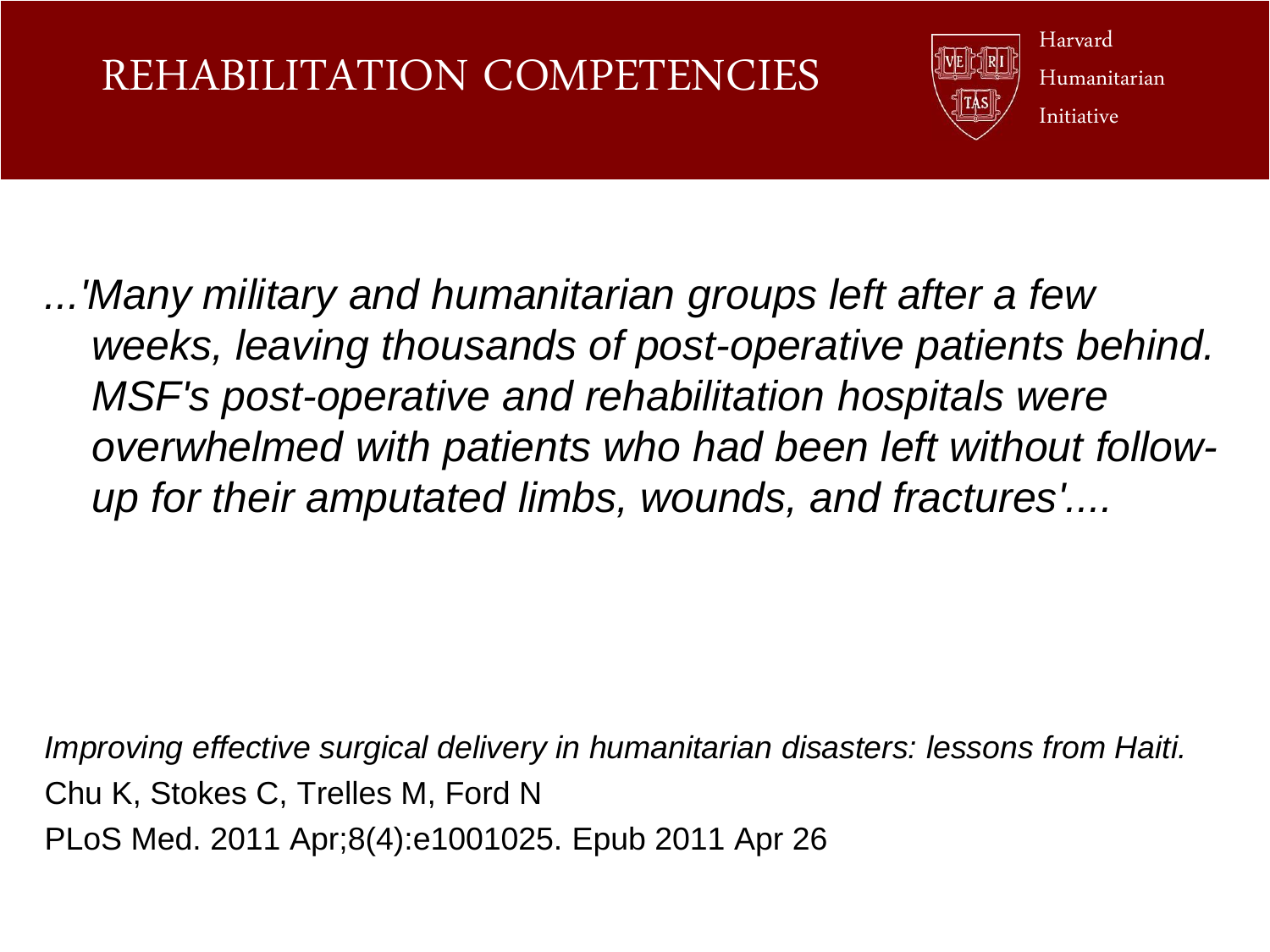

#### Humanitarian Initiative

## SPHERE STANDARDS: *Essential Health Services - Injury*

#### *Injury standard 1: Injury care*

• People have access to effective injury care during disasters to prevent avoidable morbidity, mortality and disability

## *Key Actions*

- Ensure that definitive trauma and surgical services and post-trauma and post-surgical rehabilitation are established only by agencies with appropriate expertise and resources
- Ensure standard assistive devices and mobility aids (e.g. wheelchairs, crutches) are available for injured patients and PWDs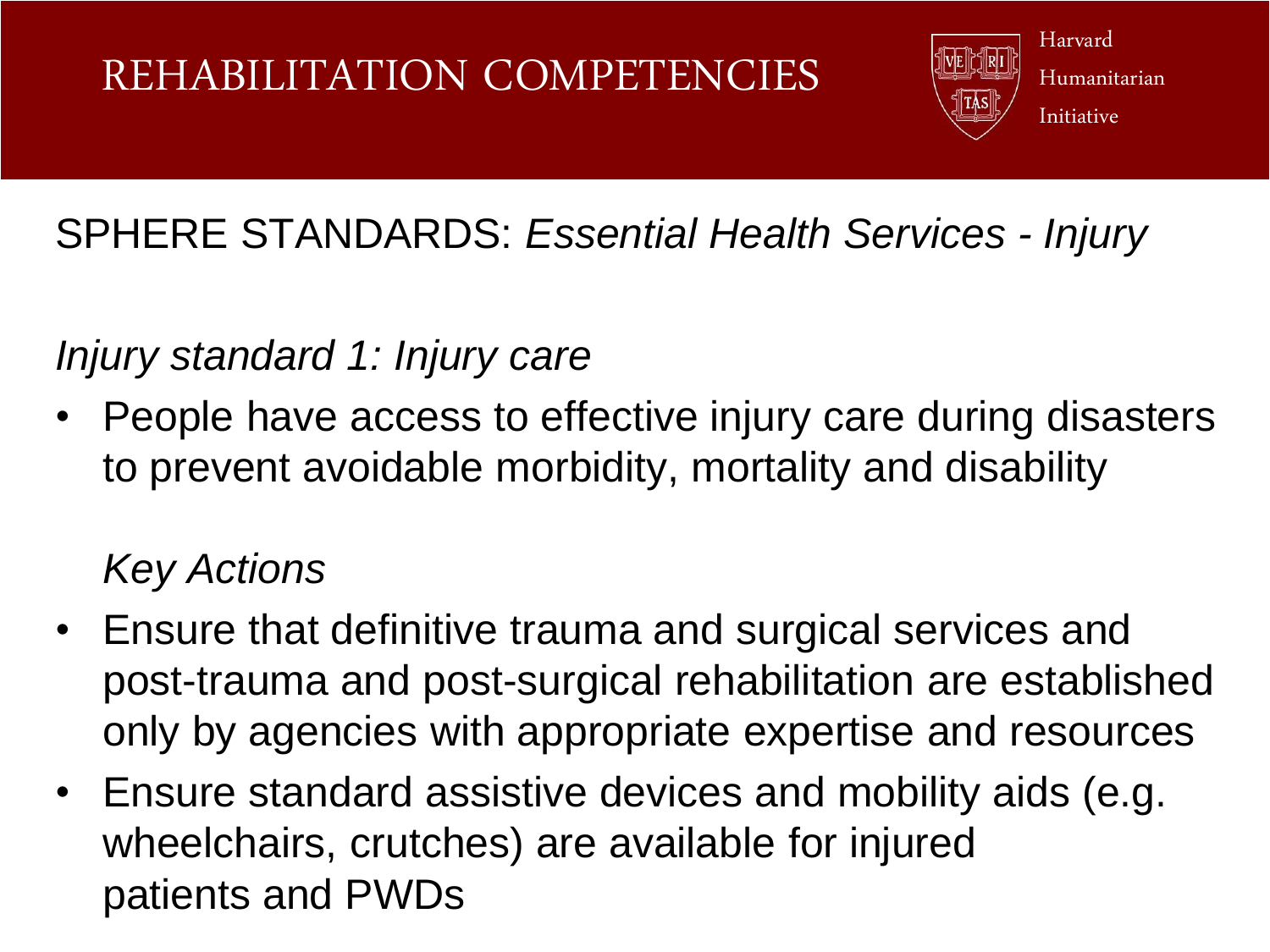

Harvard Humanitarian Initiative

# SPHERE STANDARDS: *Ess. Health Services Injury* (cont'd)

#### *Guidance*

- Surgery provided without any immediate rehabilitation can result in a complete failure in restoring functional capacities of the patient
- Early rehabilitation can greatly increase survival and enhance the quality of life for injured survivors
- Patients requiring assistive devices (such as prostheses and mobility devices) will also need physical rehabilitation
- Partnership with community-based rehabilitation programs can optimise the post-operative care and rehabilitation for injured survivors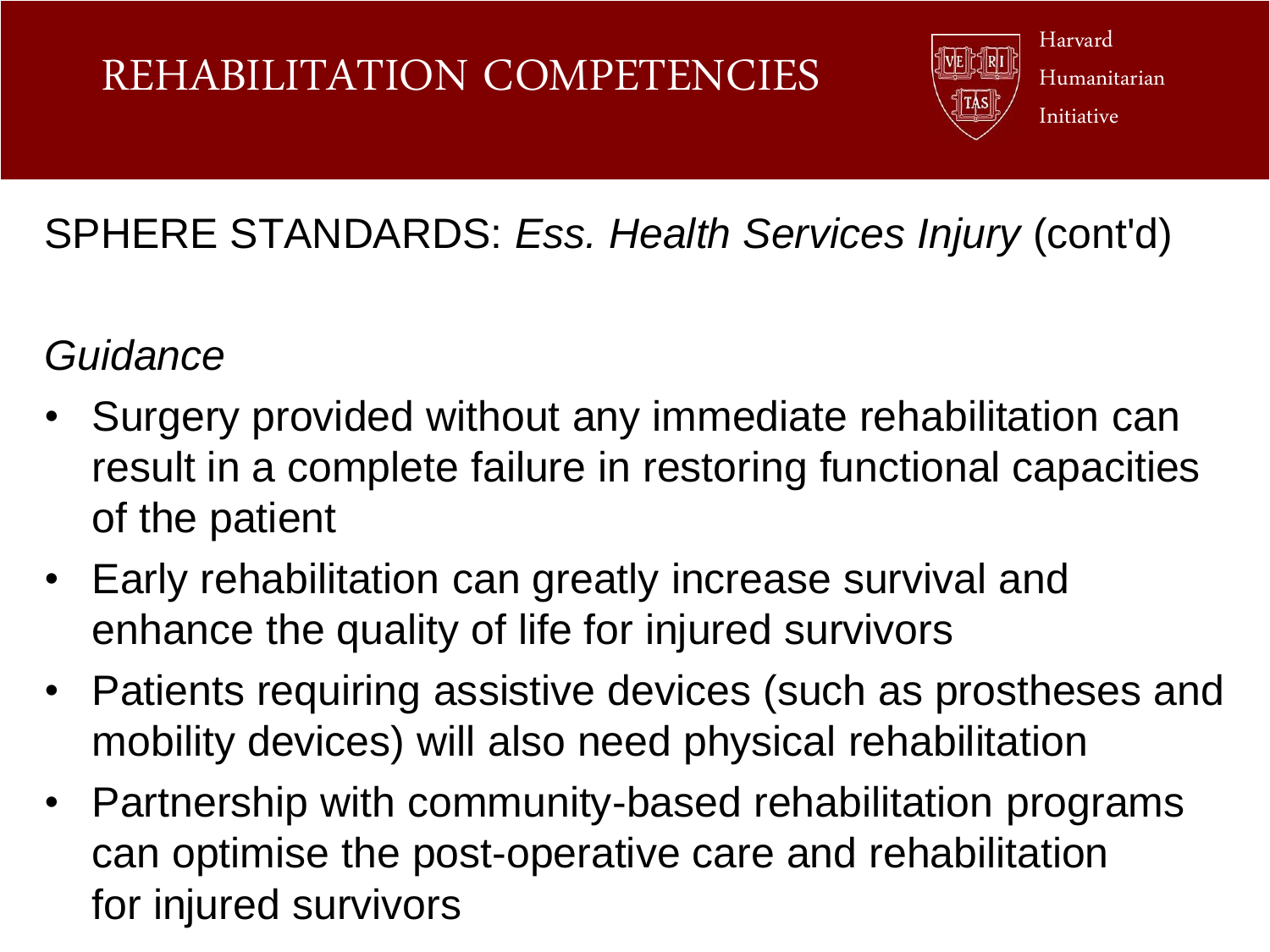

Harvard Humanitarian Initiative

- *Awareness* of the rehabilitation perspective as well as trauma surgery practice in humanitarian response
- *Knowledge* of general principles of wound management
- *Knowledge* of general principles of rehabilitation for disabilities and disabling injuries including long bone fracture, amputation, SCI, TBI and burns
- *Knowledge* of measures to prevent complications in persons with disabilities and disabling injuries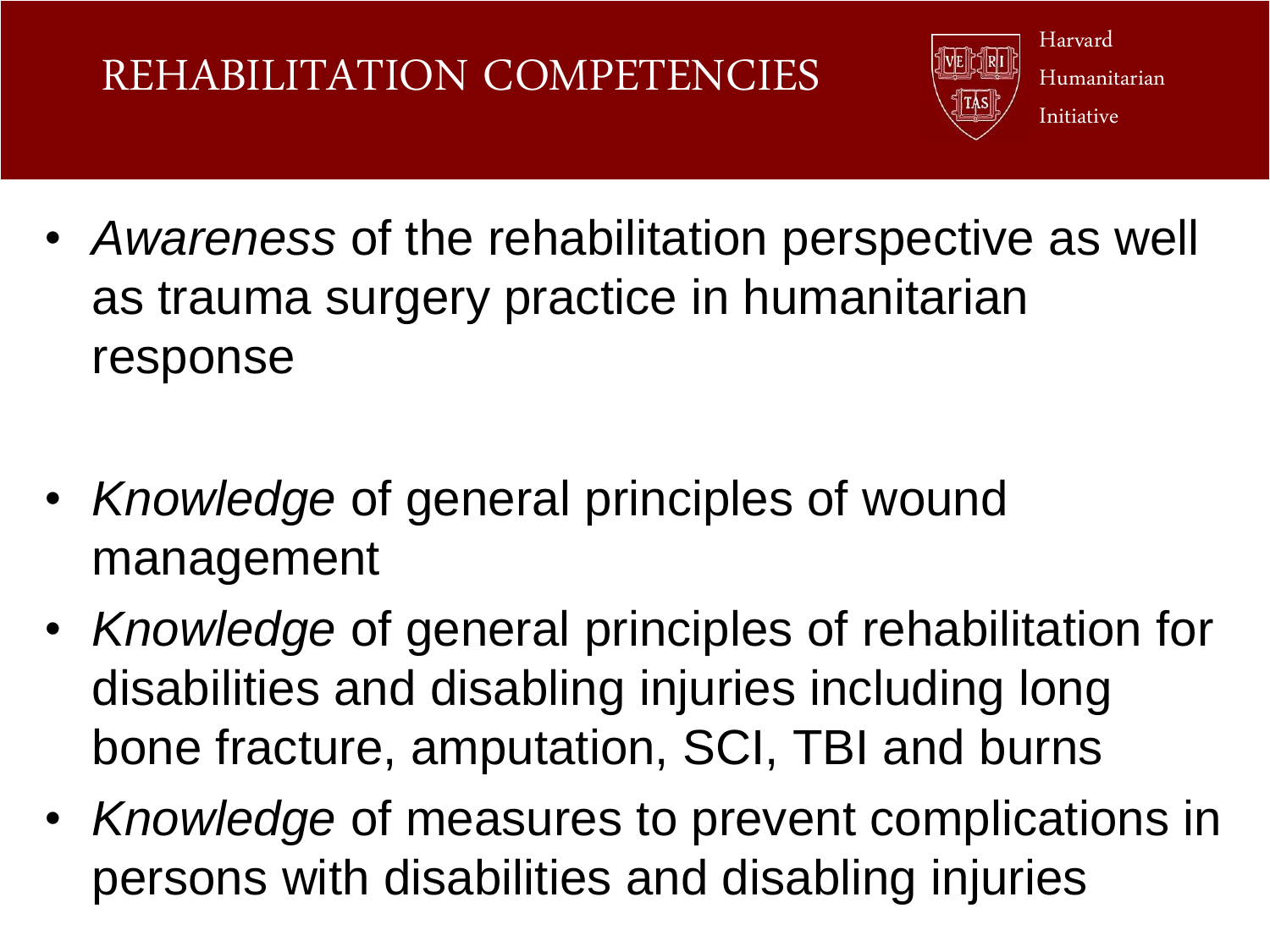

Harvard Humanitarian Initiative

- *Being able* to screen for severe disabling injuries including long bone fracture, amputation, SCI, TBI and burns
- *Being able* to provide basic injury care including patient stabilization, treatment of open wounds, stabilization of fractures and proper referral for disabling conditions
- *Being able* to provide postoperative care of wounds & complications, co-morbidities and related injury rehabilitation
- *Being able* to refer to/work with rehab service providers in the community to optimize post-op care, rehab and community integration, including wound care, assistive devices and psychological services